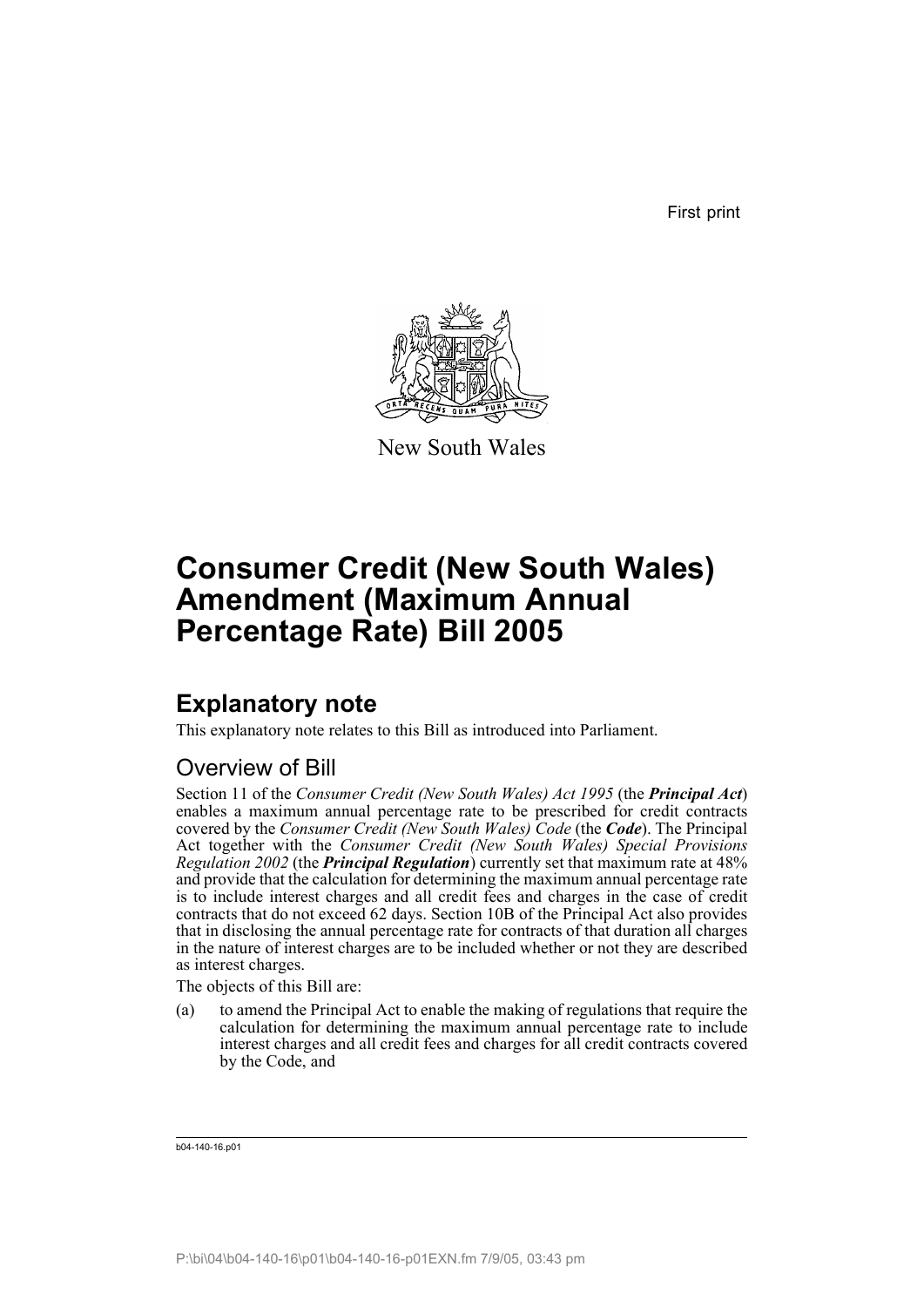Explanatory note

- (b) to amend the Principal Act to extend the disclosure requirements in section 10B of the Act to all credit contracts covered by the Code (these disclosure requirements currently apply only to a contract for the provision of credit limited to a total period that does not exceed 62 days), and
- (c) to amend the Principal Regulation to provide that interest charges and all credit fees and charges are to be included for the purposes of calculating the maximum annual percentage rate for all credit contracts covered by the Code (with the exception of certain temporary credit facilities provided by authorised deposit-taking institutions), and
- (d) to amend the Principal Regulation to provide for additional assumptions that are to apply when calculating the maximum annual percentage rate for continuing credit contracts.

## Outline of provisions

**Clause 1** sets out the name (also called the short title) of the proposed Act.

**Clause 2** provides for the commencement of the proposed Act on a day or days to be appointed by proclamation.

**Clause 3** is a formal provision that gives effect to the amendments to the Principal Act set out in Schedule 1.

**Clause 4** is a formal provision that gives effect to the amendments to the Principal Regulation set out in Schedule 2.

### **Schedule 1 Amendment of Consumer Credit (New South Wales) Act 1995**

**Schedule 1 [1]** amends section 10B of the Principal Act, to extend the disclosure requirements in that section to all credit contracts covered by the Code. The current disclosure requirements apply only to a contract for the provision of credit limited to a total period that does not exceed 62 days.

**Schedule 1 [2]** substitutes section 11 of the Principal Act, to enable the making of regulations that require the calculation for determining the maximum annual percentage rate to include interest charges and all credit fees and charges for all credit contracts covered by the Code.

**Schedule 1 [3]** amends section 14 of the Principal Act to enable the making of regulations of a savings and transitional nature consequent on the enactment of the proposed Act.

Explanatory note page 2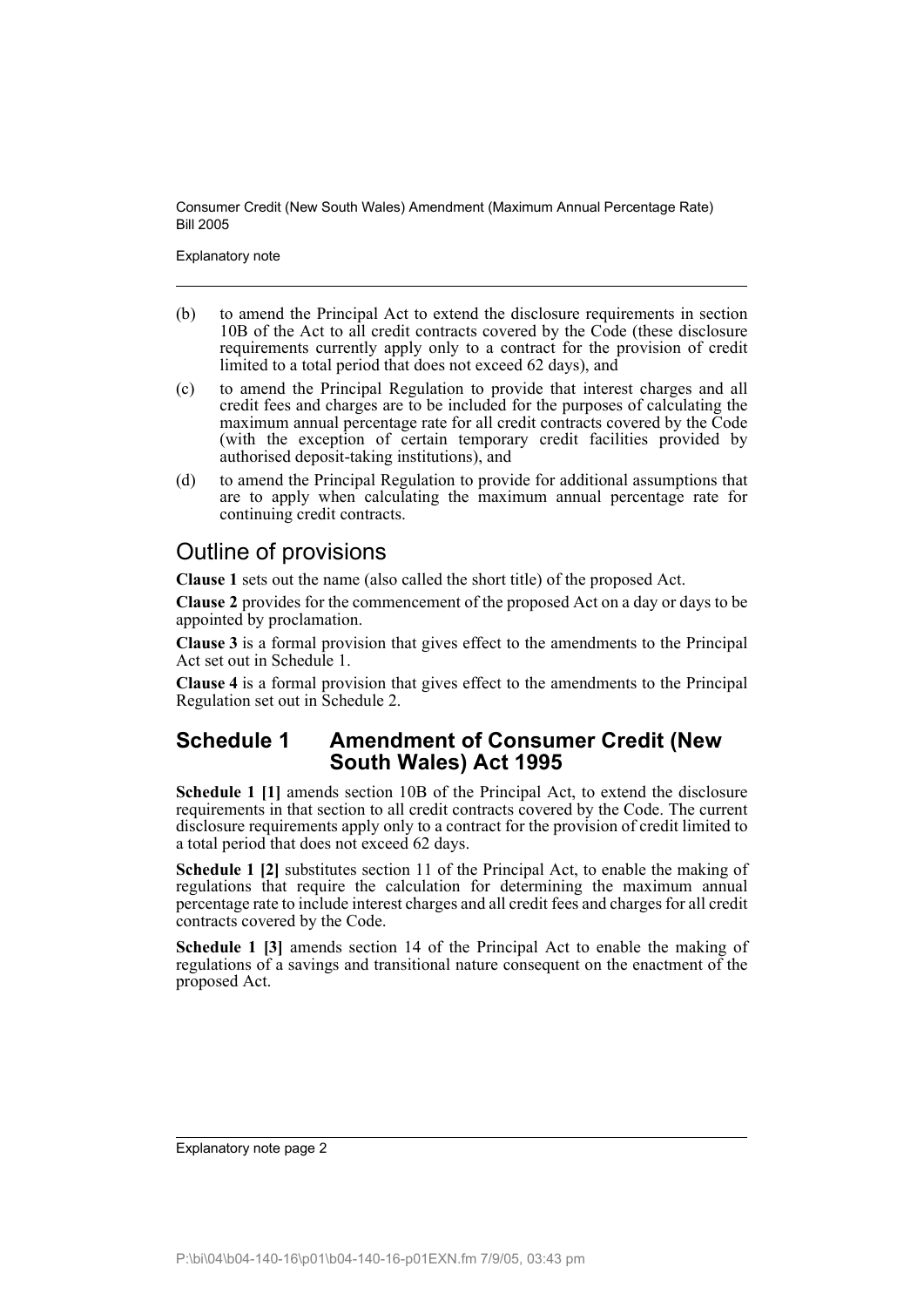Explanatory note

### **Schedule 2 Amendment of Consumer Credit (New South Wales) Special Provisions Regulation 2002**

**Schedule 2 [1]** inserts proposed clause 7 (2)–(5) into the Principal Regulation, to provide that interest charges and all credit fees and charges are to be included for the purposes of calculating the maximum annual percentage rate for all credit contracts covered by the Code (with the exception of certain temporary credit facilities provided by authorised deposit-taking institutions).

**Schedule 2 [2]–[4] and [6]–[8]** contain consequential amendments.

**Schedule 2 [5]** inserts proposed clause 8 (6A) into the Principal Regulation, to provide for additional assumptions that are to apply when calculating the maximum annual percentage rate for continuing credit contracts.

**Schedule 2 [9]** applies the amendments to existing credit contracts.

Explanatory note page 3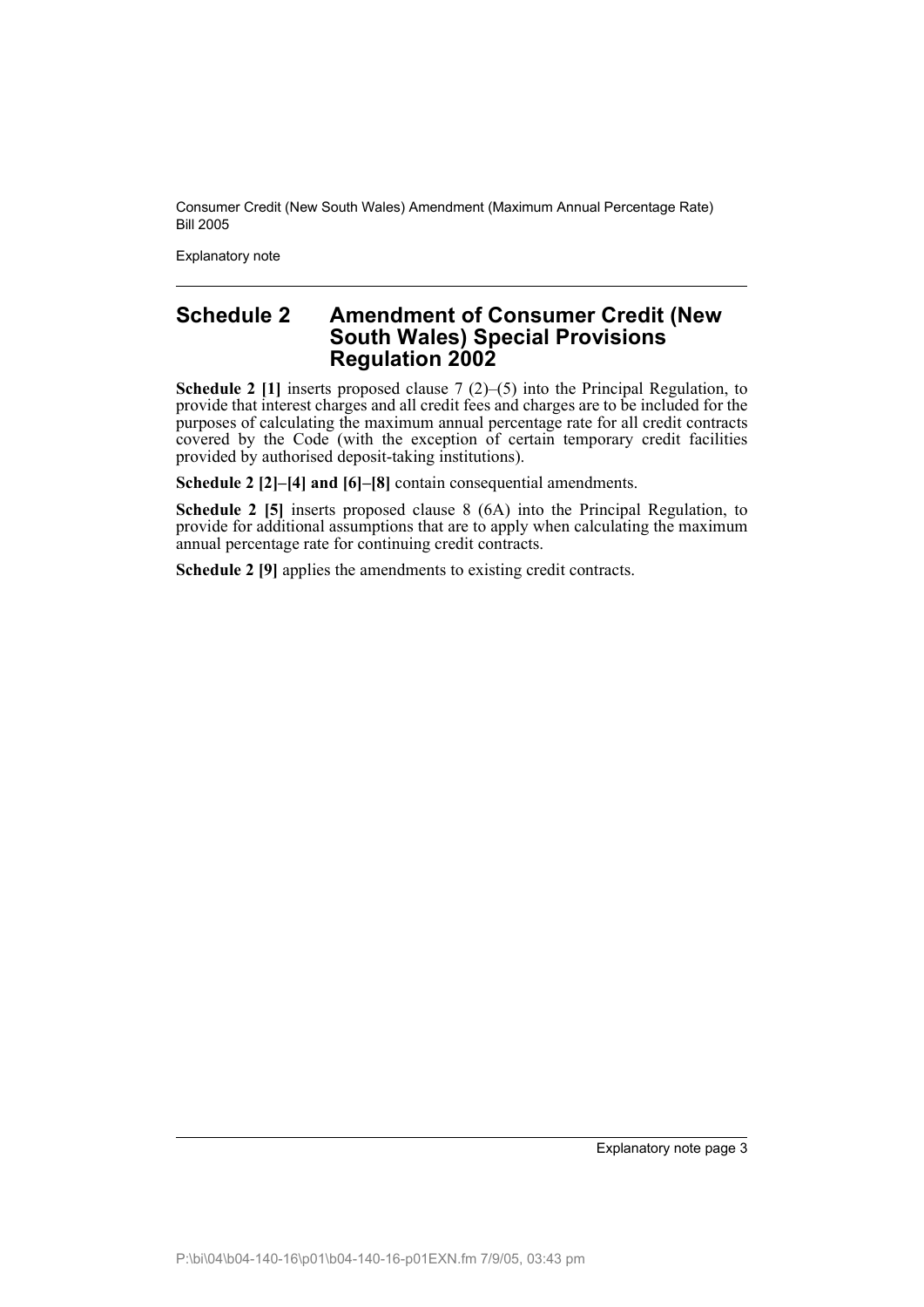Explanatory note

Explanatory note page 4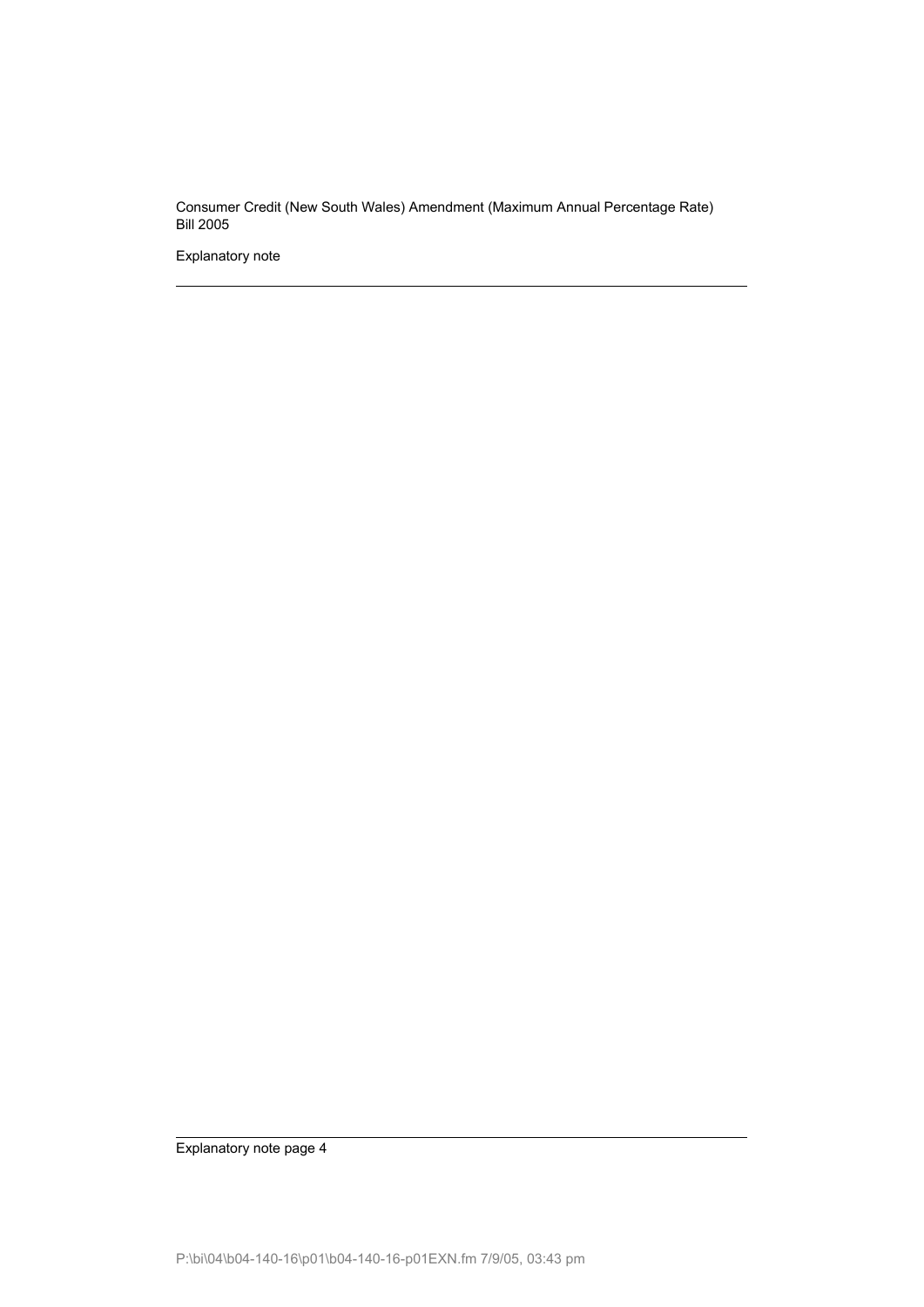First print



New South Wales

# **Consumer Credit (New South Wales) Amendment (Maximum Annual Percentage Rate) Bill 2005**

## **Contents**

| Name of Act<br>Commencement<br>2<br>Amendment of Consumer Credit (New South Wales) Act<br>3        | Page                  |
|----------------------------------------------------------------------------------------------------|-----------------------|
|                                                                                                    | 2                     |
|                                                                                                    | $\mathbf{2}^{\prime}$ |
| 1995 No 7                                                                                          | $\mathcal{P}$         |
| Amendment of Consumer Credit (New South Wales)<br>4<br>Special Provisions Regulation 2002          | $\mathcal{P}$         |
| Amendment of Consumer Credit (New South Wales) Act<br>Schedule 1<br>1995                           | 3                     |
| Schedule 2<br>Amendment of Consumer Credit (New South Wales)<br>Special Provisions Regulation 2002 | 4                     |

b04-140-16.p01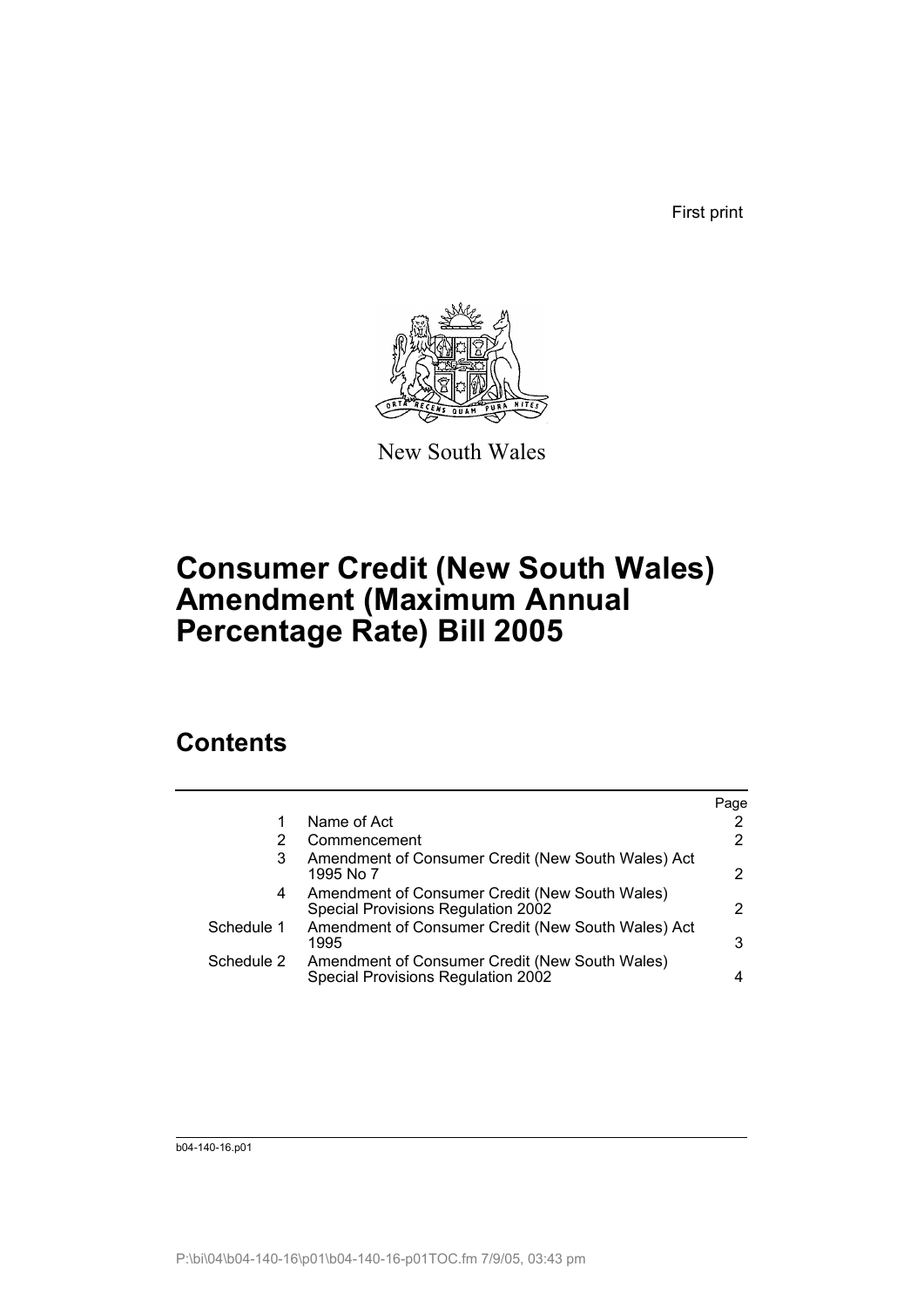**Contents** 

Page

Contents page 2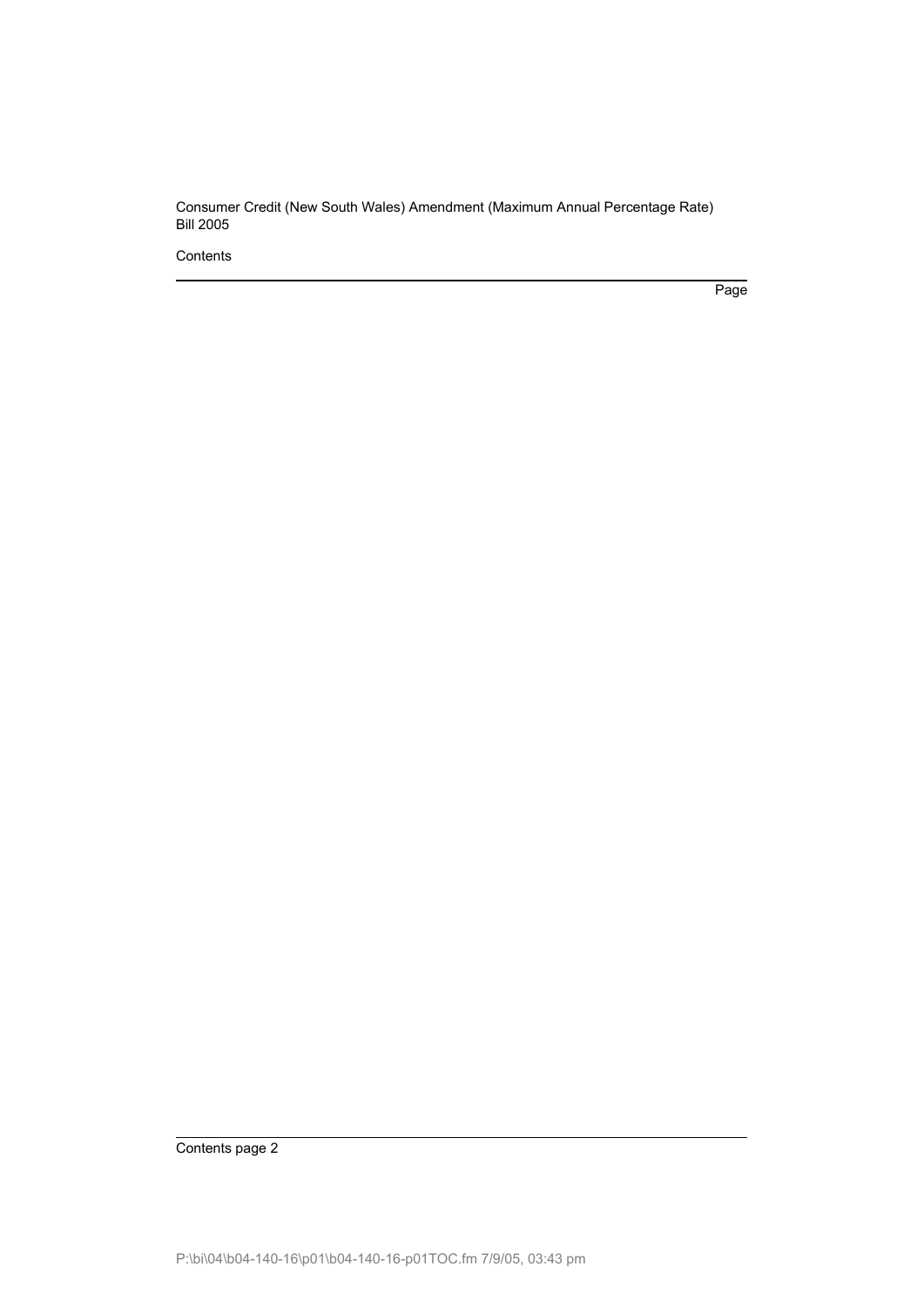

New South Wales

# **Consumer Credit (New South Wales) Amendment (Maximum Annual Percentage Rate) Bill 2005**

No , 2005

### **A Bill for**

An Act to amend the *Consumer Credit (New South Wales) Act 1995* and the *Consumer Credit (New South Wales) Special Provisions Regulation 2002* with respect to the inclusion of fees and charges in the calculation of maximum annual percentage rates for credit contracts; and for other purposes.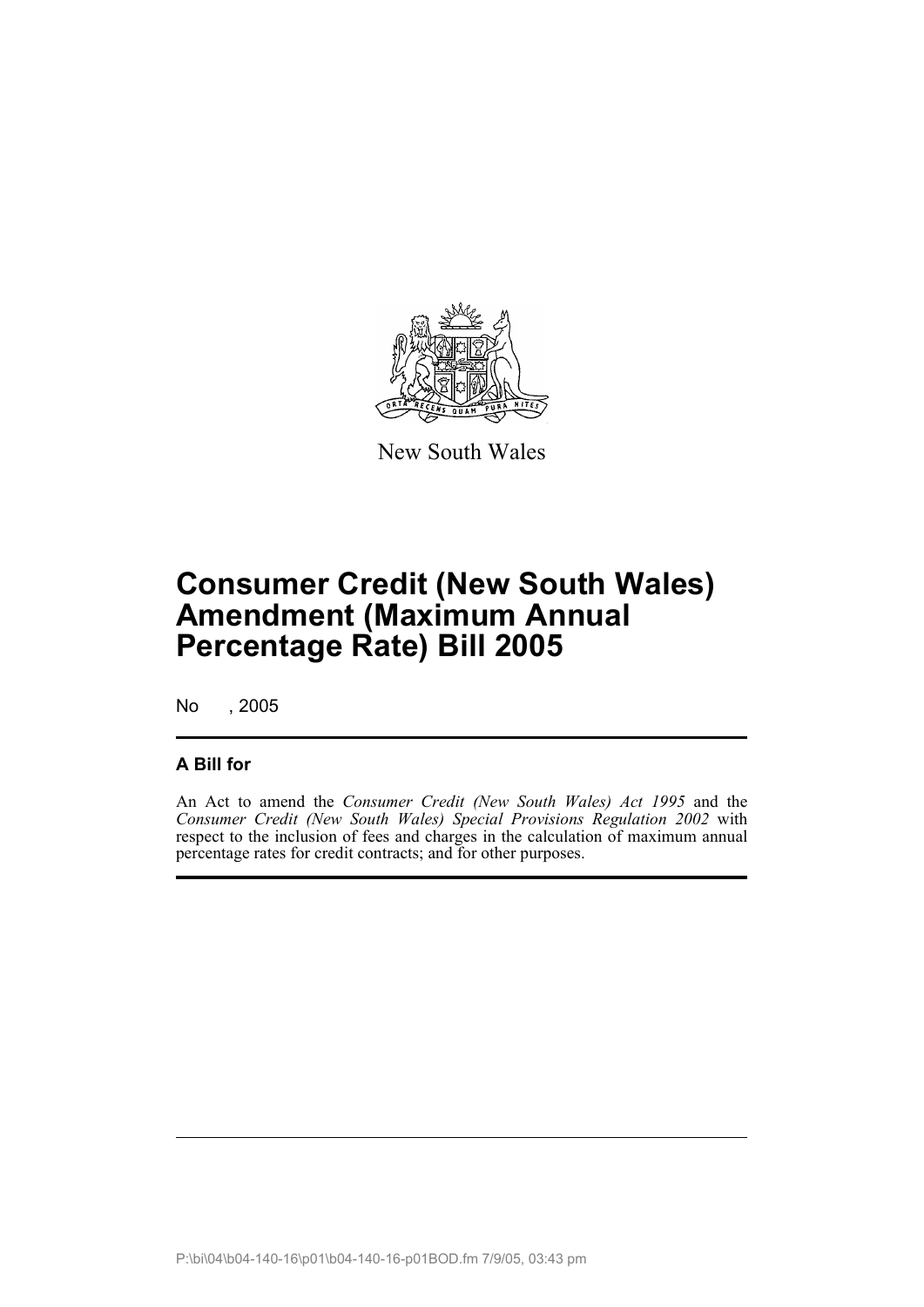<span id="page-7-3"></span><span id="page-7-2"></span><span id="page-7-1"></span><span id="page-7-0"></span>

|              | The Legislature of New South Wales enacts:                                                                              | 1                   |
|--------------|-------------------------------------------------------------------------------------------------------------------------|---------------------|
| 1            | Name of Act                                                                                                             | $\overline{2}$      |
|              | This Act is the Consumer Credit (New South Wales) Amendment<br>(Maximum Annual Percentage Rate) Act 2005.               | 3<br>$\overline{4}$ |
| $\mathbf{2}$ | <b>Commencement</b>                                                                                                     | 5                   |
|              | This Act commences on a day or days to be appointed by proclamation.                                                    | 6                   |
| 3            | Amendment of Consumer Credit (New South Wales) Act 1995 No 7                                                            | $\overline{7}$      |
|              | The Consumer Credit (New South Wales) Act 1995 is amended as set<br>out in Schedule 1.                                  | 8<br>9              |
| 4            | <b>Amendment of Consumer Credit (New South Wales) Special Provisions</b><br><b>Regulation 2002</b>                      | 10<br>11            |
|              | The Consumer Credit (New South Wales) Special Provisions<br><i>Regulation 2002</i> is amended as set out in Schedule 2. | 12<br>13            |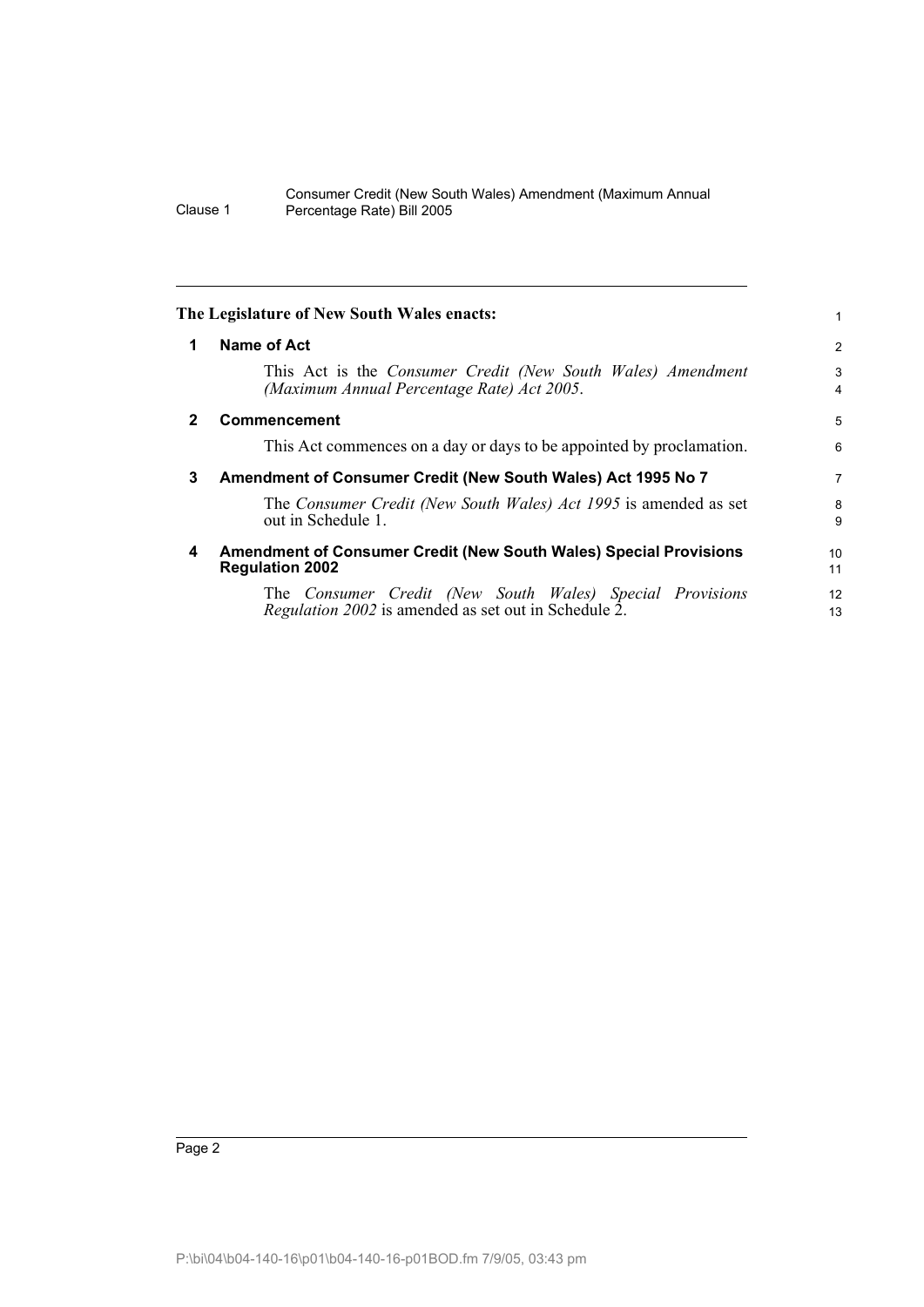Amendment of Consumer Credit (New South Wales) Act 1995 Schedule 1

<span id="page-8-0"></span>

|     | <b>Schedule 1</b>                 |                   | <b>Amendment of Consumer Credit (New</b><br>South Wales) Act 1995                                                                                                                                                                                                                                                                                                                                                                                                                                        | $\mathbf{1}$<br>$\overline{2}$         |
|-----|-----------------------------------|-------------------|----------------------------------------------------------------------------------------------------------------------------------------------------------------------------------------------------------------------------------------------------------------------------------------------------------------------------------------------------------------------------------------------------------------------------------------------------------------------------------------------------------|----------------------------------------|
|     |                                   |                   | (Section 3)                                                                                                                                                                                                                                                                                                                                                                                                                                                                                              | 3                                      |
| [1] |                                   |                   | Section 10B Disclosure of cost of credit as annual percentage rate                                                                                                                                                                                                                                                                                                                                                                                                                                       | 4                                      |
|     | Omit section 10B (1).             |                   |                                                                                                                                                                                                                                                                                                                                                                                                                                                                                                          |                                        |
| [2] |                                   | <b>Section 11</b> |                                                                                                                                                                                                                                                                                                                                                                                                                                                                                                          | 6                                      |
|     | Omit the section. Insert instead: |                   |                                                                                                                                                                                                                                                                                                                                                                                                                                                                                                          |                                        |
|     | 11                                |                   | Maximum annual percentage rate                                                                                                                                                                                                                                                                                                                                                                                                                                                                           | 8                                      |
|     |                                   | (1)               | The regulations may prescribe a maximum annual percentage<br>rate for a credit contract or class of credit contracts to which the<br>Consumer Credit (New South Wales) Code applies.                                                                                                                                                                                                                                                                                                                     | 9<br>10<br>11                          |
|     |                                   | (2)               | The regulations may require interest charges and all credit fees<br>and charges under a credit contract or class of credit contracts to<br>be included for the purpose of calculating the maximum annual<br>percentage rate under the credit contract for the purposes of<br>subsection $(1)$ .                                                                                                                                                                                                          | 12<br>13<br>14<br>15<br>16             |
|     |                                   | (3)               | Division 2 of Part 2 of the Consumer Credit (New South Wales)<br>Code applies in relation to such a maximum annual percentage<br>rate as if that rate had been prescribed by that Code.<br>Note. The effect of subsection (3) is that a contract is void to the extent<br>it imposes a monetary liability prohibited under subsection (1) and that<br>any amount paid under the contract may be recovered. In addition the<br>credit provider is guilty of an offence for entering into such a contract. | 17<br>18<br>19<br>20<br>21<br>22<br>23 |
|     |                                   | (4)               | Nothing in this section affects the powers of the Court under<br>Division 3 of Part 4 of the Consumer Credit (New South Wales)<br>Code in relation to a contract that is not, by reason of this section,<br>void<br>Note. Division 3 of Part 4 of the Code allows (among other things) the<br>Court to re-open unjust transactions.                                                                                                                                                                      | 24<br>25<br>26<br>27<br>28<br>29       |
| [3] | <b>Wales</b>                      |                   | Section 14 Special savings and transitional regulations for New South                                                                                                                                                                                                                                                                                                                                                                                                                                    | 30<br>31                               |
|     |                                   |                   | Insert ", the Consumer Credit (New South Wales) Amendment (Maximum<br>Annual Percentage Rate) Act 2005" after "the Consumer Credit (New South<br><i>Wales)</i> Amendment (Pay Day Lenders) Act 2001" in section 14 (1).                                                                                                                                                                                                                                                                                  | 32<br>33<br>34                         |

Page 3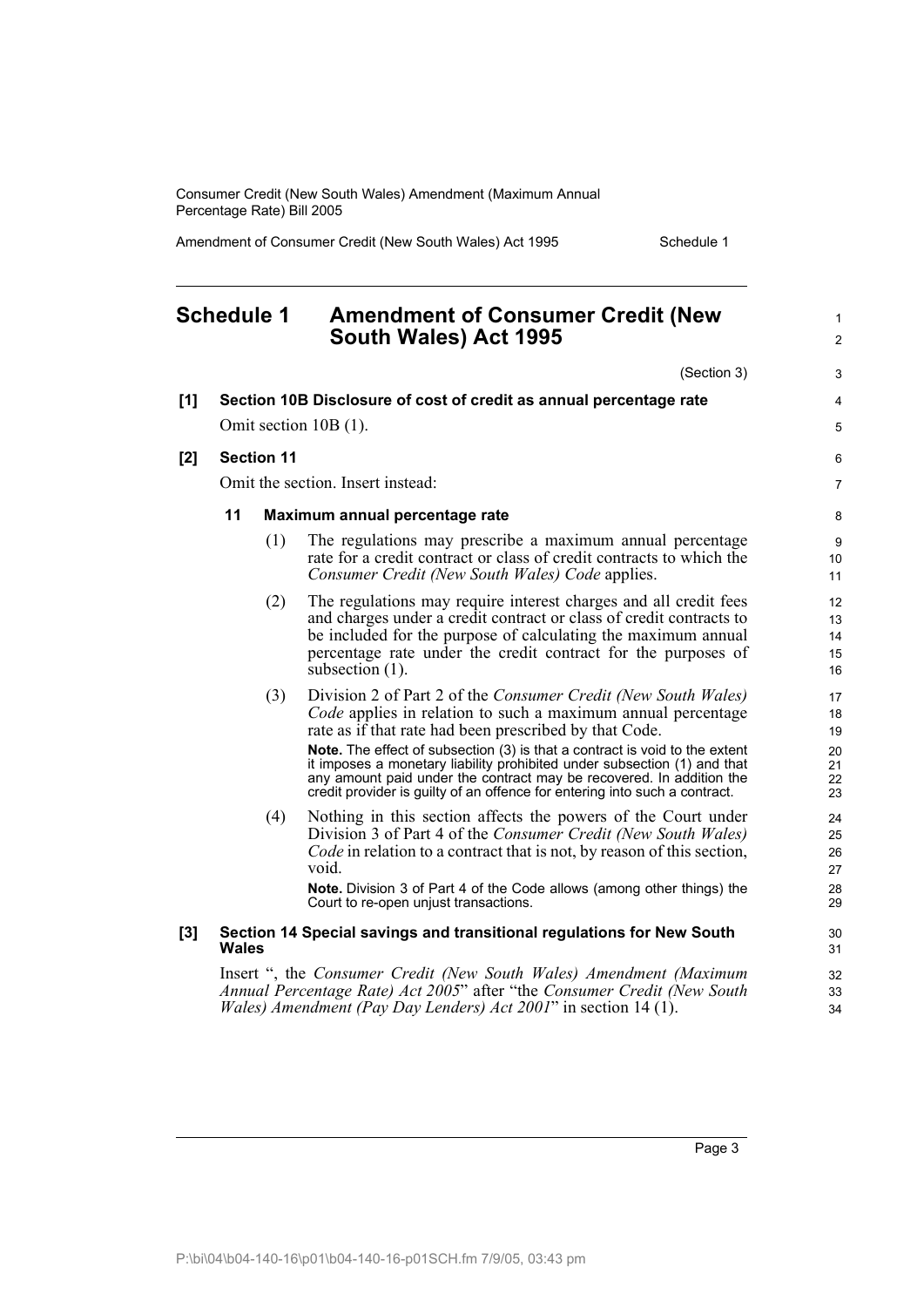> 1 2 3

Schedule 2 Amendment of Consumer Credit (New South Wales) Special Provisions Regulation 2002

## <span id="page-9-0"></span>**Schedule 2 Amendment of Consumer Credit (New South Wales) Special Provisions Regulation 2002**

|       |                                                                      | (Section 4)                                                                                                                                                                                                                                                                                                     | 4                       |  |
|-------|----------------------------------------------------------------------|-----------------------------------------------------------------------------------------------------------------------------------------------------------------------------------------------------------------------------------------------------------------------------------------------------------------|-------------------------|--|
| [1]   | Clause 7 Maximum annual percentage rate                              |                                                                                                                                                                                                                                                                                                                 |                         |  |
|       | Insert at the end of the clause (before the note):                   |                                                                                                                                                                                                                                                                                                                 |                         |  |
|       | (2)                                                                  | For the purposes of section 11 (2) of the Act, interest charges and<br>all credit fees and charges under a credit contract are to be<br>included for the purpose of calculating the maximum annual<br>percentage rate under any credit contract to which the Consumer<br>Credit (New South Wales) Code applies. | 7<br>8<br>9<br>10<br>11 |  |
|       | (3)                                                                  | The maximum annual percentage rate is to be calculated in<br>accordance with clause $\overline{8}$ .                                                                                                                                                                                                            | 12<br>13                |  |
|       | (4)                                                                  | Despite subclause (2), any credit fees or charges arising from the<br>establishment or maintenance of a temporary credit facility are<br>not required to be included for the purposes of calculating the<br>maximum annual percentage rate if:                                                                  | 14<br>15<br>16<br>17    |  |
|       |                                                                      | the credit provider is an authorised deposit-taking<br>(a)<br>institution, and                                                                                                                                                                                                                                  | 18<br>19                |  |
|       |                                                                      | the debtor has or had an existing credit contract or debit<br>(b)<br>account with the authorised deposit-taking institution at<br>the time the temporary credit facility is or was established,<br>and                                                                                                          | 20<br>21<br>22<br>23    |  |
|       |                                                                      | the temporary credit facility is related to the existing credit<br>(c)<br>contract or debit account.                                                                                                                                                                                                            | 24<br>25                |  |
|       | (5)                                                                  | In this clause, a <i>temporary credit facility</i> includes, but is not<br>limited to, an overdraft facility and a short term extension of the<br>total amount of credit available under an existing credit contract.                                                                                           | 26<br>27<br>28          |  |
| [2]   | Clause 8 Maximum annual percentage rate for certain credit contracts |                                                                                                                                                                                                                                                                                                                 |                         |  |
|       | Omit clause $8(1)$ and $(8)$ .                                       |                                                                                                                                                                                                                                                                                                                 |                         |  |
| $[3]$ | <b>Clause 8 (2)</b>                                                  |                                                                                                                                                                                                                                                                                                                 |                         |  |
|       | Omit the subclause. Insert instead:                                  |                                                                                                                                                                                                                                                                                                                 |                         |  |
|       | (2)                                                                  | For the purposes of calculating the maximum annual percentage<br>rate under a credit contract, the rate must be calculated as a<br>nominal rate per annum, together with the compounding<br>frequency, in accordance with this clause.                                                                          | 33<br>34<br>35<br>36    |  |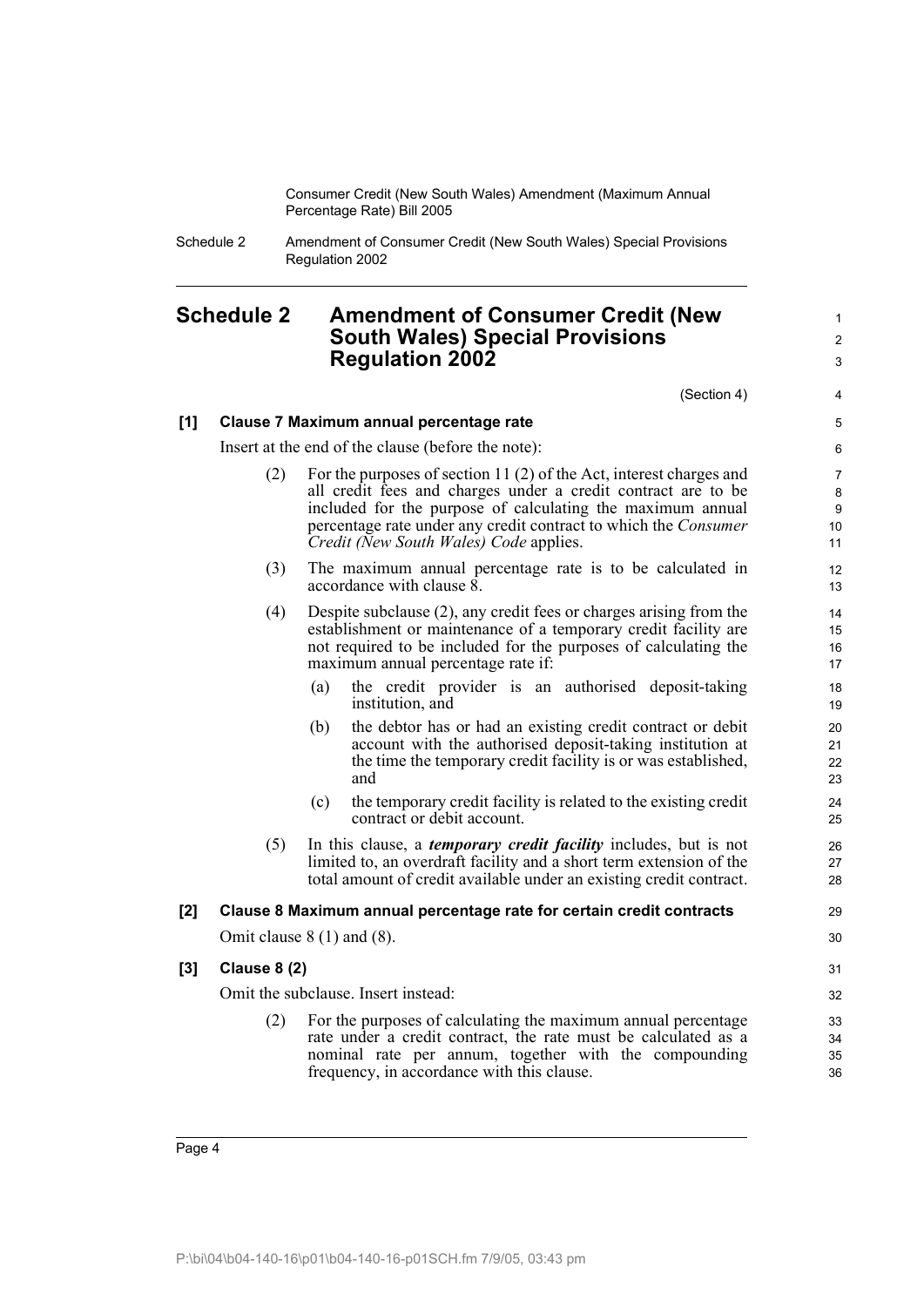Amendment of Consumer Credit (New South Wales) Special Provisions Regulation 2002 Schedule 2

| [4]   | <b>Clause 8 (5)</b>                    |     |                                                                                                                                                                                                                                                                                          | 1                          |
|-------|----------------------------------------|-----|------------------------------------------------------------------------------------------------------------------------------------------------------------------------------------------------------------------------------------------------------------------------------------------|----------------------------|
|       | Insert "precise" before "calculation". |     |                                                                                                                                                                                                                                                                                          |                            |
| [5]   | Clause 8 (6A)                          |     |                                                                                                                                                                                                                                                                                          | 3                          |
|       | Insert after clause $8(6)$ :           |     |                                                                                                                                                                                                                                                                                          |                            |
|       | (6A)                                   |     | If the credit contract is a continuing credit contract (within the<br>meaning of the <i>Consumer Credit (New South Wales) Code</i> ), the<br>following assumptions also apply to the calculation of the<br>maximum annual percentage rate:                                               | 5<br>6<br>7<br>8           |
|       |                                        | (a) | that the debtor has drawn down the maximum amount of<br>credit that the credit provider has agreed to provide under<br>the contract,                                                                                                                                                     | 9<br>10<br>11              |
|       |                                        | (b) | that the debtor will pay the minimum repayments specified<br>in the contract,                                                                                                                                                                                                            | 12<br>13                   |
|       |                                        | (c) | if credit is provided in respect of payment by the credit<br>provider to a third person in relation to goods or services<br>or cash supplied by that third person to the debtor from<br>time to time—that the debtor will not be supplied with any<br>further goods or services or cash, | 14<br>15<br>16<br>17<br>18 |
|       |                                        | (d) | if credit is provided in respect of cash supplied by the<br>credit provider to the debtor from time to time—that the<br>debtor will not be supplied with any further cash.                                                                                                               | 19<br>20<br>21             |
| [6]   |                                        |     | <b>Clause 9 Short term credit</b>                                                                                                                                                                                                                                                        | 22                         |
|       | Omit the clause.                       |     |                                                                                                                                                                                                                                                                                          |                            |
| $[7]$ |                                        |     | Clause 10 Disclosure of cost of credit as annual percentage rate                                                                                                                                                                                                                         | 24                         |
|       | Omit the clause.                       |     |                                                                                                                                                                                                                                                                                          |                            |
| [8]   | Part 4, heading                        |     |                                                                                                                                                                                                                                                                                          | 26                         |
|       | Omit the heading. Insert instead:      |     |                                                                                                                                                                                                                                                                                          | 27                         |
|       | Part 4                                 |     | <b>Transitional provisions</b>                                                                                                                                                                                                                                                           | 28                         |